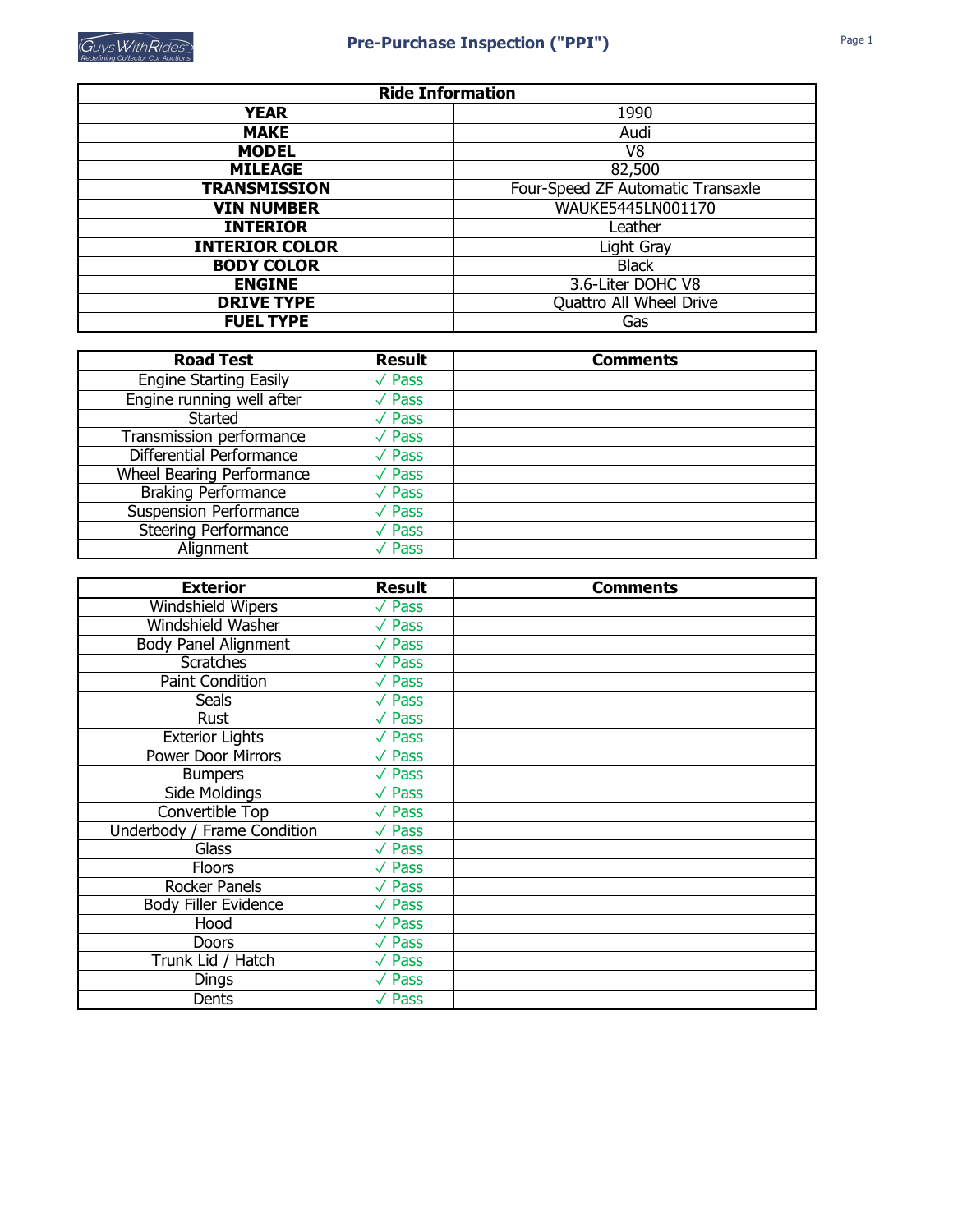| <b>Interior</b>        | <b>Result</b>               | <b>Comments</b> |
|------------------------|-----------------------------|-----------------|
| Steering Wheel         | $\sqrt{P}$ ass              |                 |
| Horn                   | $\sqrt{P}$ ass              |                 |
| <b>Cruise Control</b>  | $\sqrt{P}$ ass              |                 |
| Seat Condition         | $\sqrt{P}$ ass              |                 |
| Seat Belts             | $\sqrt{P}$ ass              |                 |
| <b>Clock</b>           | $\sqrt{P}$ ass              |                 |
| Radio/Navigation/Media | $\sqrt{P}$ ass              |                 |
| Door Cards             | $\sqrt{P}$ ass              |                 |
| <b>Power Locks</b>     | $\sqrt{P}$ ass              |                 |
| Power Windows          | $\sqrt{P}$ ass              |                 |
| <b>Center Console</b>  | $\overline{\sqrt{\ }}$ Pass |                 |
| Dashboard              | $\sqrt{P}$ ass              |                 |
| Dashboard Lights       | $\sqrt{P}$ ass              |                 |
| Air Conditioning       | $\sqrt{P}$ ass              |                 |
| Heater                 | $\sqrt{P}$ ass              |                 |
| Carpet                 | $\sqrt{P}$ ass              |                 |
| <b>Floor Mats</b>      | $\sqrt{}$ Pass              |                 |
| Signs of Smoking?      | $\sqrt{P}$ ass              |                 |
| Headliner              | $\sqrt{P}$ ass              |                 |
| <b>Blower Motor</b>    | $\sqrt{P}$ ass              |                 |
| <b>Instruments</b>     | $\sqrt{P}$ ass              |                 |
| <b>Window Function</b> | $\overline{\sqrt{\ }}$ Pass |                 |
| <b>Interior Trim</b>   | $\sqrt{P}$ ass              |                 |
| Sunroof                | $\sqrt{P}$ ass              |                 |
| Sun Visors             | $\sqrt{P}$ ass              |                 |
| Any Unusual Orders?    | $\sqrt{P}$ ass              |                 |

| <b>Mechanical</b>                   | <b>Result</b>  | <b>Comments</b> |
|-------------------------------------|----------------|-----------------|
| Air Filter                          | $\sqrt{P}$ ass |                 |
| <b>Battery Condition</b>            | $\sqrt{P}$ ass |                 |
| Charging System                     | $\sqrt{P}$ ass |                 |
| <b>Engine Cooling Fan</b>           | $\sqrt{P}$ ass |                 |
| Hoses & Clamps                      | $\sqrt{P}$ ass |                 |
| Radiator                            | $\sqrt{P}$ ass |                 |
| <b>Engine Coolant Condition</b>     | $\sqrt{P}$ ass |                 |
| Coolant Leaks                       | $\sqrt{P}$ ass |                 |
| <b>Belts</b>                        | $\sqrt{P}$ ass |                 |
| Power Steering System               | $\sqrt{P}$ ass |                 |
| Power Steering Fluid Condition      | $\sqrt{P}$ ass |                 |
| Engine Oil Condition                | $\sqrt{P}$ ass |                 |
| Engine Oil Leaks                    | $\sqrt{P}$ ass |                 |
| <b>Transmission Fluid Condition</b> | $\sqrt{P}$ ass |                 |
| <b>Transmission Fluid Leaks</b>     | $\sqrt{P}$ ass |                 |
| <b>Brake System Condition</b>       | $\sqrt{P}$ ass |                 |
| <b>Brake Fluid Leaks</b>            | $\sqrt{P}$ ass |                 |
| <b>Emergency Brake</b>              | $\sqrt{P}$ ass |                 |
| Differential/Transaxle Leaks        | $\sqrt{P}$ ass |                 |
| <b>Exhaust System</b>               | $\sqrt{P}$ ass |                 |
| CV Boots and Joints                 | $\sqrt{P}$ ass |                 |
| Shocks & Bushings                   | $\sqrt{P}$ ass |                 |
| <b>Ball Joints &amp; Tie Rods</b>   | $\sqrt{P}$ ass |                 |
| Radiator Cap                        | $\sqrt{P}$ ass |                 |